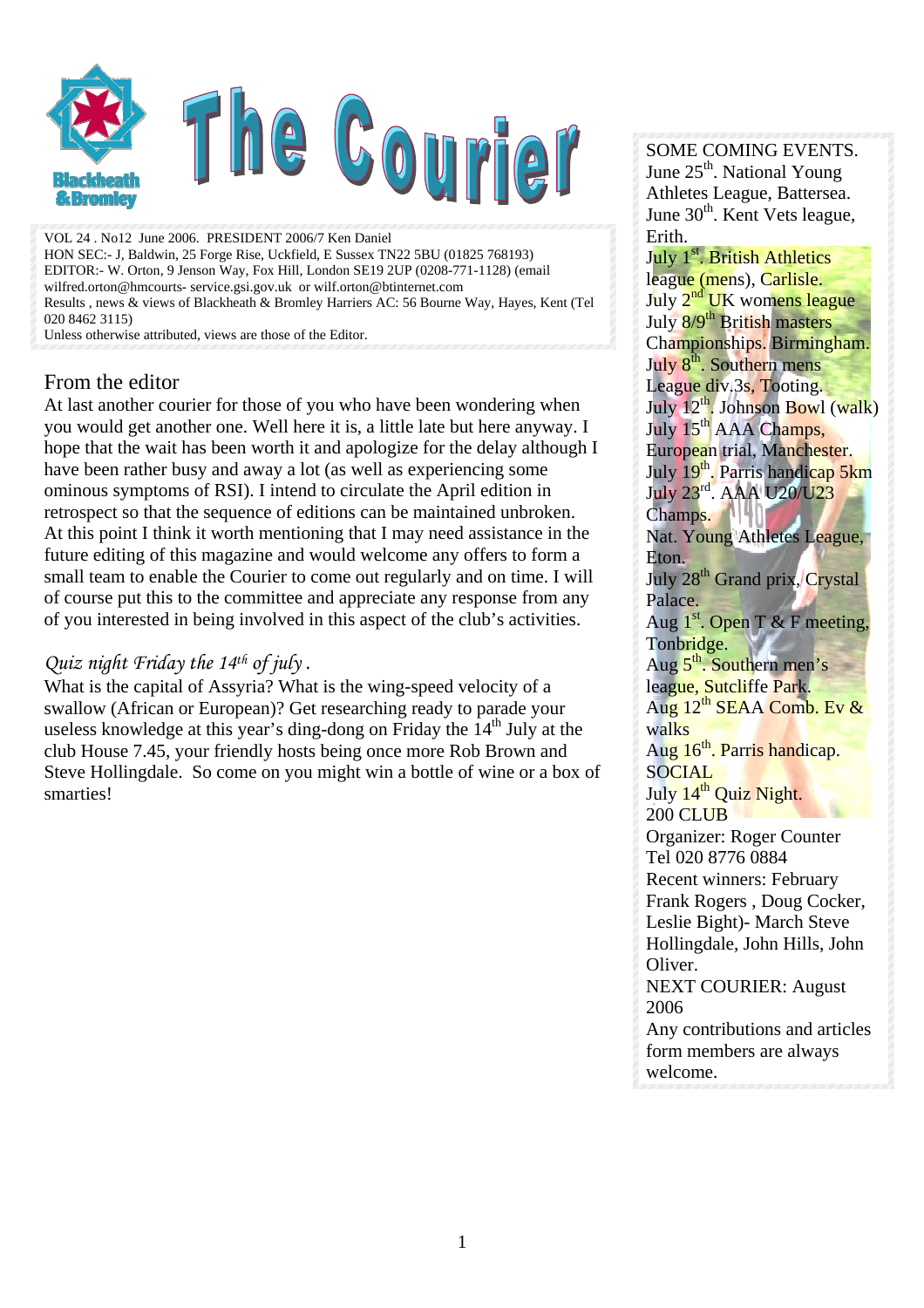

The start of the Ted Pepper 10km race on Bank Holiday Monday May 1<sup>st</sup>. The event was won for a second successive year by Mark Steinle (second left) in a winning margin of over two minutes from runner up Peter Tucker with Steve Holmes in third place. Full results of Blackheath runners in the road section of the results.

#### **Subida al Naranco 18 September 2005**

For the third successive year I participated in this race which stars with a lap around the park in the centre of Oviedo (Asturias, Spain) of some 3 km followed by a 5 km ascent of the Naranco mountain. This was the  $7<sup>th</sup>$ edition of the race which is organised by a running shop - Master Sport. There is no entry fee, yet the goodybag puts many a high cost race to shame - T-shirt, trophy, magazine, food and drink. The average gradient is 6.5% and there is a mini-bus service to bring you down although many, like me, prefer to jog down. This year the race was won by two brothers in 28.29 and 28.34. Yours truly trundled in in 41.28 in 153<sup>rd</sup> position (337 finished). I was not even the first Brit home, this honor went to a Mr. Ashworth (40.41) who has been living in Asturias for the past 7 years which is also the difference between us in age (some consolation for me, his senior).

Another great thing about the race is that it takes place during the local fiesta of San Matteo, this does not of course provide the ideal preparation but it makes for a fantastic week-end.

So you want to try it? Book a cheap flight with Ryan Air from London to Asturias and take the bus from the airport or hire a car if there are few of you. Stay in town for the Fiesta and visit the beaches if the weather is good. Let me know if you are going !

Mark Crisp.

*The Parris memorial shield series 2006.* 

At the time of this edition going into press three events in this series have been completed. It promises to be another exiting and eventful contest, with plenty of interest from club members (35 runners in the first race in April.) Wilf Orton won the first race, following on from his success in the winter cross country handicap series, 'stuffing' the handicapper in the process and by a more comfortable winning margin than in the closing club 5 in March. Mike Salmon won event number 2, with the June prize bottle of wine being claimed by Craig Daly in a tight finish from Clare Lodwig, who now leads in the current standings with 67 points to Jason Daly on 66, and John Leeson on 62. This year as an innovation the winner of each race takes custody of a yellow t-shirt which they wear for the next race, assuming that the previous wearer has washed it, or maybe not since their DNA in the shirt might act to give the next wearer an unusual advantage over the rest of the field.

## **The Courier June 2006. Results**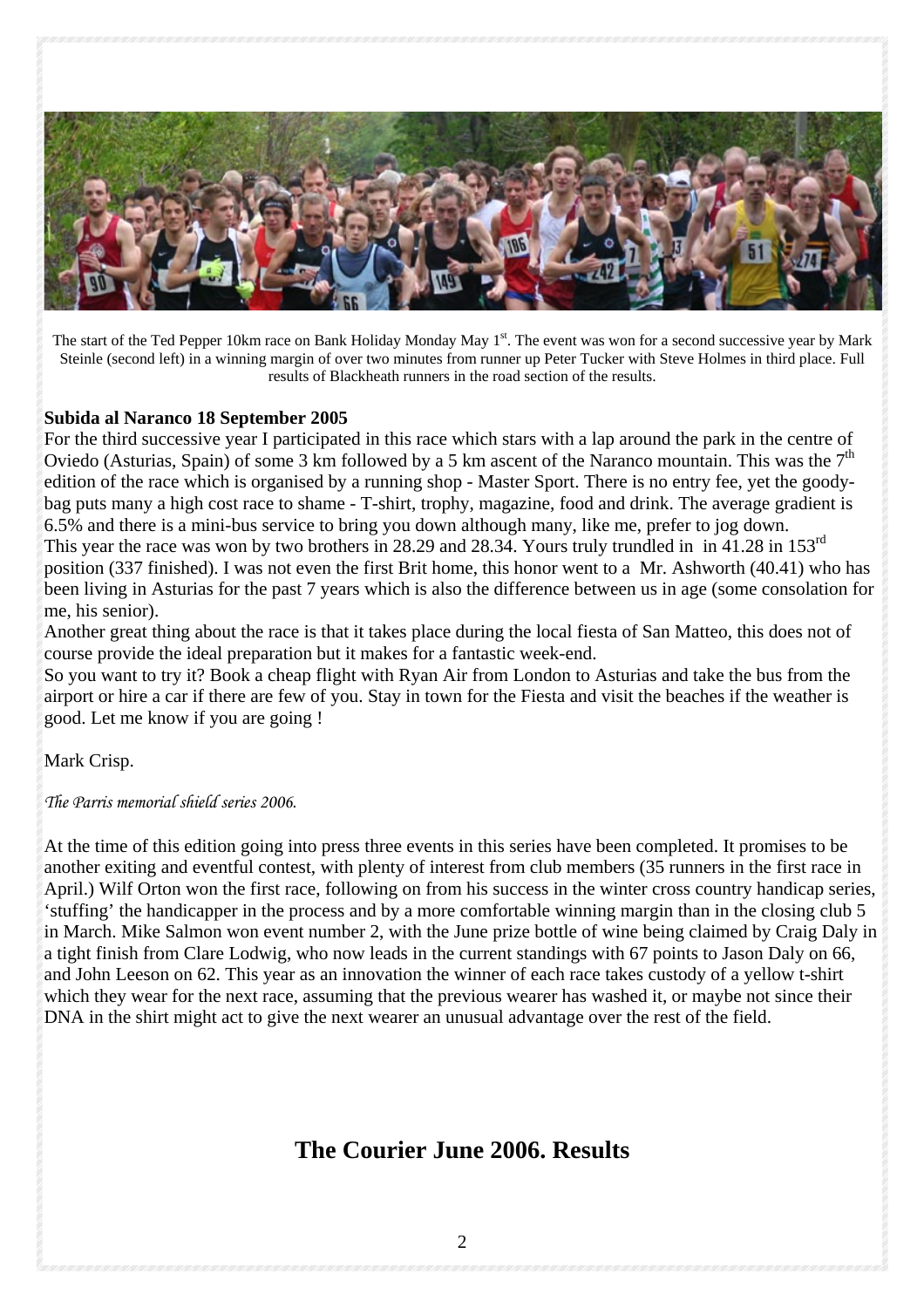# *Road.*

**Marathons**

April  $17^{\underline{th}}$ . Boston Marathon. D. King (3:24)

April 23rd . Flora London Marathon. (Blackheath to the Mall). 1. R. Hall (2:40:38)- 2. N. Kinsey (2:42:12)- 3. J. McConville (2:54:33)- 4 M. Beaton (2:56:56)- 5. S. Holmes (2:58:19)- 6. D. Ellison (3:01:07)- 7.G. Cook (3:02:20)- 8. A. Tucker (3:03:26)- 9. G. Williams (3:04:23)- 10.S. Pairman (3:06:57)- 11. C. Aves (M40) (3:11:22)- 12. P. Burford (3:11:33)- 13. T. Brightwell (03:15:38)- 14. M. Ellison (M40) (03:17:05)- 15. A. McDonough(W40) (3:19:24)-16. D. Mehmed (M40) (3:20:46) -18.N. Barber (M40) (3:21:28)- 19. D. King (M50) (3:26:49)- 20. P. Rogers (M40) (3:33:21) -21. J. Steer (M50) (3:38:32)- 22. K. Phillip (W25) (3:39:36)- 23. R. Hall (3:39:44)-24. P. Lovell (3:45:3) - 25. M. Newins (3:49:28) –26. D. Lewis (03:51:18)- 27. N. Webb (03:51:18)- 28. Clare Lodwig (03:53:51)- 29. K. Jones (03:58:12)- 30. B. Smith 03:58:49- 31 B. O'Gorman (04:00:22)- 32. C. Fulford Brown (04:07:47)- 33 M. Longstaff (04:23:57)- 34. R. Griffin (04:29:02)- 35. C. Illingworth (04:47:26)- 36.P. Connaughton (04:55:54)- 37. J. Reynolds (05:02:38)- 38. C. Pallen (05:19:42)- 39. D. Lawrie (05:21:34)- 40. M. Peel (05:25:11)- 41. J.Leeson (05:25:15)- 42. T. Leeson (05:25:15)- 43 S. Lightman (05:37)

May 17<sup>th</sup> Prague Marathon. D. King (3h:29)

May  $17^{\text{th}}$  Isle of Wight Marathon . C. Poole (4h:17)

June 3rd. Stockholm Marathon. 337. D. Hilliar (3:06.22)

June  $16<sup>th</sup>$ . Night of Flanders Marathon. D. King (3:49)- R. Bennett (4:13)- B. Smith (4:17)- C. Poole (4:19).

### **Half marathons**

May 13th Gothenbourg (Sweden) half marathon M. Crisp 1.32.56 place 1631/26800

### **Other distances**

April 9<sup>th</sup>. Darent Valley 10km, Swanley. 30. G. Coates (mv50) (40.11)- 62. N. Barber (mv40) (42.27)- 123. A. McDonough (lv45) (45.37).

April 29<sup>th</sup>. Balmoral Tartan 10Km Balmoral Castle Aberdeenshire. G. Murray (m70) 67.58

May 1<sup>st</sup>. Ted Pepper 10km. Langley Park School. 1. M. Steinle (31.02)- 2. P. Tucker (33.21)- 9. S. Holmes (35.12)- 11. D. Brewer (35.29)- 15. J. Vintner (36.20)- 17. C. Griffin (36.35)- 22. A. Cliffe v50 (37.32)- 37. G. Cook v40 (39.04)- 38. G. Coates v55 ((39.13)- 45. D. Beadle (39.37)- 47. B. Mcshane (39.46)- 60. R. Brown v55 (40.59)- 72. T. Simmons (41.29)- 73. V. Mitchell (41.31)- 75. W. Orton v45 (41.41)- 77. D. Carton v45 (41.43)- 83. C. Woodcook (42.03)- 86. P. Rodgers (42.16)- 92. B. Wetherilt (42.22)- 110. A. McDonagh (44.25)- 112. K. Pratten (44.23)- 114. L. Bryant v40 (44.40)- 126. S. Eccles v40 (45.43)- 133. M. Compton v55 (46.00)- 141. C. Jones-Baldock (46.54)- 152. S. Hollingdale v55 (47.23)- 156. J. Leeson v45 (47.47)- 161. C. Lodwig (47.58)- 171. A. Pontifex v60 (48.60)- 187. C. Rowe v55 (51.00)- 198. A. Jelly fv50 (54.04)- 215. P. Shepheard v60 (1:08.02)- 217. v40. K. Tyler (1:15.22)

May  $14^{\text{th}}$  Sevenoaks 7 mile. 8. R. Smith (42.46)  $2^{\text{nd}}$  M40)-12. R. Hall (43.32)- 21. P. Sharpe (44.26)- 35. G. Coates (46.11) (2nd M50)- 40. M. Ellison (46.52)- 43. S. Pairman (47.02)- 44. J. Butler (47.06) *(1st Female*)- 65. N. Butler (47.03)- 66. R. Brown (49.05)- 91. B. Wetherilt (50.33)- 95. C. Pike (50.47)- 103. A. McDonough (51.06) (2nd F45)- 202. C. Jones-Baldock (55.46)- 253. M. Gasson (57.58)- 280. A. Cilia (59.29)- 312. A. Jelly (62.11)- 400. S. Fletcher (1:14.43)- 402. M. Fletcher (1:14.51)- 423. K. Tyler (1:24.52). *(Blackheath & Bromley male teams 1,2 and 3 finished*  $2^{nd}$ *,*  $8^{th}$  *and*  $22^{nd}$  *respectively.)* May  $21^{st}$ . Larkfield 10km. 50. G. Coates (m50) (39.22)-113. B. Wetherilt (m40) (42.55).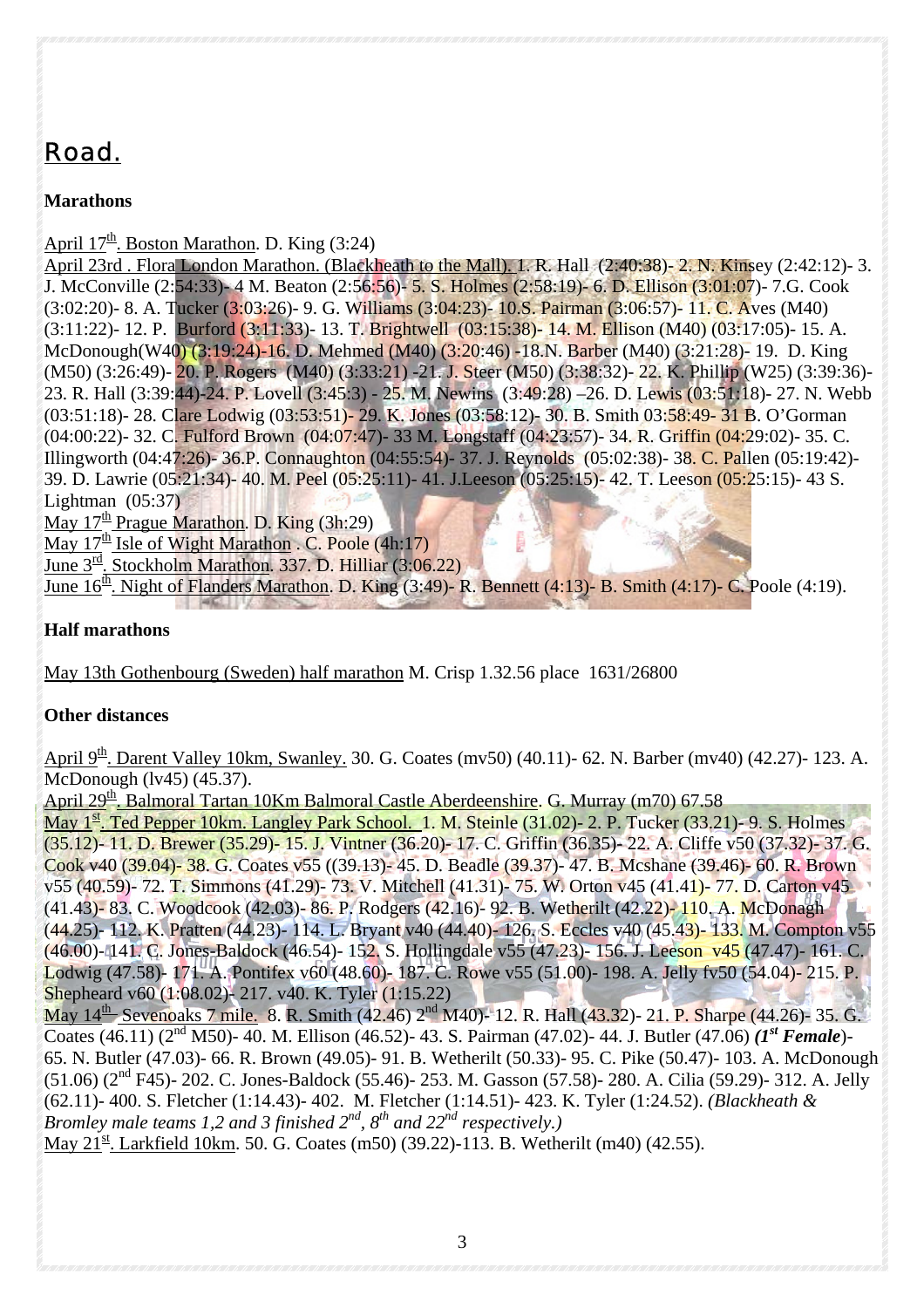May 28<sup>th</sup>. Myra Garrett 10km. 12. G. Coates (v50) (39.57)- 17. D. Deadle (41.02)- 33. R. Brown (v50) (42.43)-48. T. Brightwell (v50) (43.59)-51. B. Wetherilt (v40) (44.17).

May  $28^{\underline{th}}$  City of Aberdeen 10km. G. Murray (M70) 62.48

May  $28<sup>th</sup>$  BUPA Great Manchester Run. M. Steinle (29.42)

 $\frac{1}{\text{June 4}}$  Beckenham 10km, Beckenham Place Park. 1. N. Kinsey (35.20)- 5. L. Crowder (37.16)- 9. A.

Crowder (38.52)- 20. C. Aves (40.32)- 33. R. Brown (41.36)- 43. G. Vinet (42.38)- 52. T. Brightwell (43.54)-

58. C. Pike (44.25)- 59. M. Newins (44.27)- 60. A. McDonough (44.28)- 87. C. Lodwig (47.38)- 127. R. Lloyd  $(50.48)$ .

June 11<sup>th</sup>. Eltham Park 5. 18. G. Coates (33.11)- 24. S. Pairman (33.59)- 34. R. Brown (34.56)- 38. C. Pike (35.35)- 41. B. Wetherilt (35.53)- 51. A. McDonough (36.29). June  $25<sup>th</sup>$  Manchester YMCA Harriers 10km. G.Murray (m70) (64.03)

### **Ultra Distance**

June  $3<sup>rd</sup>$ . Dartmoor Discovery Road Ultra 32.5 miles. 59. P. Burford (5:34.40)- 95. D. Leal (6:03.06)- 97. J.E Turner (6:03.39)- 110. P. Rogers (6:20.05)- 135. C. Poole (7:05.00) (oldest vet finisher). *(Blackheath & Bromley 8th team prize)* 

May 20<sup>th</sup> - BMAF Relays Sutton Park19th British Masters Open Road Relay Championships *B&B first team in over 50's* Tim Soutar 16:26- Peter Hamilton 17:56 - Ken Daniel 17:16 - Alan Camp 15:57 -Con Griffin 16:40 - Bob Minting 18:30 *Over 60's were 20th* Ian Wilson 21:59- Joe Clare 23:56- Chris Woodcock- 21:10

### **Roy Parris Memorial Handicap Series.**

**Race 1. April 19th** 1. W. Orton (19:44/*31:44*)- 2. T. Sutton (19.09/*32:09*)- 3.J. Daly (1900/*32:31*)-4. Alex Littlewood (17:07/*32:37*)- 5. Tom Leeson (29:42/*32:57*)- 6. Ken Daniel (17:59/*32:59*)-7. J.Leeson (29:45/*33:00*)- 8. M. Peel (29:46/*33:01*)- 9. A. Seedon (20:07/*33:07*) -10. S. Littlewood)(19:41/*33:10*)-11. P. Ollendorff (23:43/*33:13*) - 12. D. Carton (20:01/*33:16*) -13. C. Lodwig (21:21/*33:36*) -14. B. McShane (18:53/*33:38)-* 15. M. Jones (18:27/*33:42*)- 16. B. Bater (18:54/*33:54*)- 18. D. Leal (21:44/*33:59*)-19. B.Wetherilt (20:15/*34:00*)-20. J. E Turner (20:22/*34:07*)- 21. V. Mitchell (20:27/*34:12*)- 22.M. Compton 21:30/*34:15*)- 23. L. Swan (19:31/*34:16*)-24. D. Beadle (18:49/*34:19*)-25. P. Rogers (20:06/*34:21*)-26.K. Pratten (21:06/*34:36*) - 27. C. Pike (21:08/*34:53*)- 28. C. Daly (28:44/*34:59*) -29. S. Pairman (19:33/*35:03*)- 30. T. Brightwell (20:19/*35:04*)- 31. M. Lundie (28:54/*35:09*) - 32. R. Lloyd (25:01/*35:31*)- 33. P. Mitchell (23:41/*35:56*)-34. M. Martineau (26:31/*36:31*)- 35. P. Shepheard (31:49/*39:49*) none Ella Fisher (22:17).

**Race 2. May 18th** 1. M. Salmon (20.59/*32.44*)- 2. J. Leeson (22.00/*33.15*)- 3. R. Lloyd (24.04/*33.19*)- 4. P. Ollendorf (23.25/*33.25*)- 5. K. Jones (22.47/*33.32*)- 6. C. Lodwig (21.23/*33.3*8)- 7. S. Littlewood (19.12/*33.42*)- 8. G. Coates (18.29/*33.44*)- 9. B Bater (18.48/*33.48*)- 10. J. Daly (19.04)/ *33.49*)- 11. M. Lundie (27.49/*33.49*)- 12. A. Littlewood (16.37/*33.52*)- 13. D. Carton (20.52/*34.07*)- 14. B. Wetherilt (20.11/*34.11*)- 15. D. Beadle (18.57/*34.12*)- 16. S. Pairman (18.57/*34.12*)- 17. C. Pike (20.28/*34.13*)- 18. M. Pike (20.28/*34.13*)- 19. L. Bryant (20.17/*34.17*)- 20. M. Blunden (19.28/*34.28*)- 21. A. Cilia (23.32/*34.47*)- 22. T. Brightwell (20.39/*34.54*)- 23. M. Cronin (21.34/*35.04)-* 24. C. Jones-Baldock (22.43/*35.13*) (2nd L)- 25. M. Longstaff (23.14/*35.14*)- 26. C. Daly (29.28/*35.28*)- 27. W. Orton (21.29/*36.14*)- 28. S. Sartori (26.15/*37.30*).

**Race 3. June 21st** 1. C. Daly (27.29/*32.59*)- 2. C. Lodwig (21.01/*33.01*) (1st lady)- 3. B. Bater (18.34/*33.19*)- 4. C. Pike (20.06/*33.21*)- 5. B. Wetherilt (19.58/*33.28*)- 6. K. Jones (22.17/*33.32*)- 7. D. Carton (20.39/*33.39*)- 8. J. Daly (18.57/*33.42*)- 9. M. Jones (18.31/*33.46*)(1st man) - 10. L. Swan (19.32/*33.47*)- 11. S. Pairman (18.48/*33.48*)- 12. A. Tucker (18.47/*34.02*)- 13. M. Blunden (19.44/*34.14*)- 14. R. Lloyd (24.29/*34.14*)- 15. C.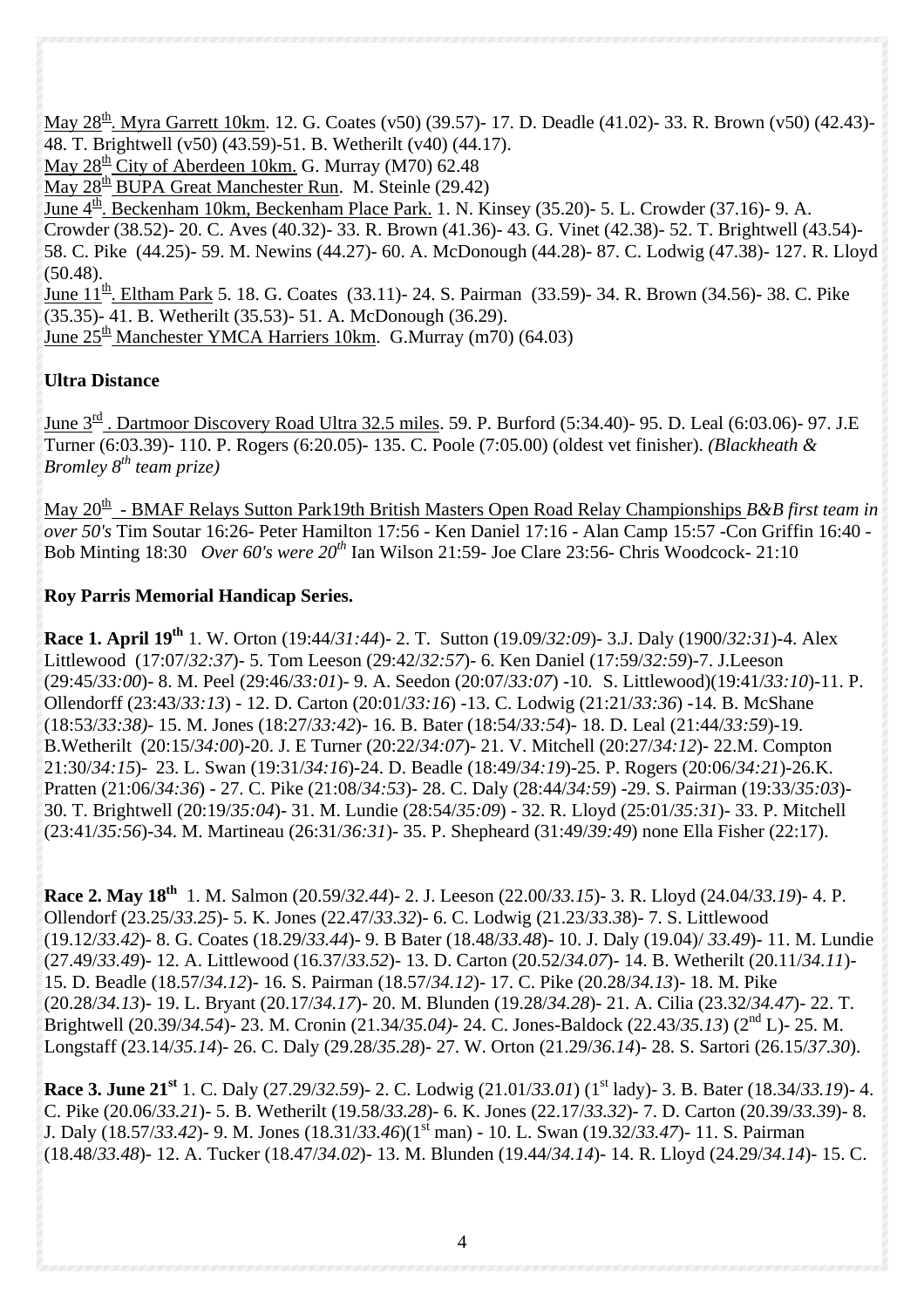McEntee (21.05/*34.20*)- 16. W. Orton (20.52/*34.23*)- 17. J. Leeson (22.29/*34.29*)- 18. R. Brown (20.06/*34.36*)- 19. C. Jones-Baldock (22.38/*34.38*)- 20. D. Ellison (18.42/*34.42*)- 21. M. Peel DNF.

## *Cross Country*

May 1st 2006 Beckerich (Luxembourg/Belgium) x-country half marathon M. Crisp 1.37.29 place 148/830 June  $11^{\underline{th}}$ . South Downs Cross Country marathon, Arundel. N. Webb (5hrs.00)- D. Lewis (5hrs.00)- R. Bennett (5hrs 06)- C. Poole (5hrs 16).

June 25<sup>th.</sup> Orpington Road Runners 10km, Darrick Wood School.. 1. P. Tucker (33.50)- 4. A. Draper (35.49)-5. N. Gasson (36.02)- 9. R. Smith (mv40) (37.16)- 14. L. Crowder (38.12)- 19. L. Warren (mj) (39.05)- 20. D. Hilliar (39.13)-24. M. Ellison (mv40) (39.31)- 27. A. Crowder (39.50)- 33. A. Tucker (mv40) (40.27)- 35. D. Richardson (40.43)- 40. G. Coates (mv50) (41.03)- 50. S. Pairman (mv40) (41.51)- 56. T. Simmons (mv50) (42.27)- 58. D. Beadle (42.35)- 65. J. Steer (mv50) (43.19)- 73. N. Bunclark (43.58)- 75. R. Brown (mv50) (44.01)- 78. W. Slack (mv50) (44.07)- 85. J. Daly (mj) (44.54)- 89. B. Wetherilt (mv50) (45.05)- 91. D. Carton (mv50) (45.15)- 96. A. McDonough (fv45) (45.33)- 102. W. Orton (mv40) (45.46)- 134. C. Lodwig (47.49)- 171. P. Mitchell (mv50) (49.32)- 219. M. Gasson (mv50) (51.59)- 227. C. Jones-Baldock (52.18)-418. C. Daly (mv40) (1:02.54)- 492. K. Tyler (mv40) (1:14.30).

June  $25^{\underline{th}}$ . North Downs 30km. P. Rodgers (2:46)- J.E Turner (2:49)- D. Leal (2:56).

## *Track and field*

May  $5<sup>th</sup>$  Kent Veteran's League - Sutcliffe Park

**Men** 200m. V40 A string 4. Clem Leon (27.1)-B string 4. Joe Camacho (27.7)-V50 2. Tom Phillips (26.9)-V60 3. John Robinson (34.6): 1500m V40 A string 2. Alan Camp (4.34.1)- B string 1. Mark Watling (4.42.5)- non scorer Mark Ellison (4.59.9)- V50 1. Ken Daniel (4.40.0)- non scorers Pete Hamilton (4.50.9)- Rob Brown (5.04.6): JavelinV40 3. Craig Mitchinson (35.59)- V50 1. Colin Brand (35.14): High Jump V40 6. Alan Hardy (1.25)- V50 1. Craig Mitchinson (1.45): ShotV40 4. Alan Hardy (7.87):V50 2. Gordon Hickey (9.63)- V60 2. Colin Brand (9.53): 4x100 relay 3rd (C. Leon, J. Camacho, R. Fox and T. Phillips) (50.1) *Blackheath and Bromley finished 1<sup>st</sup> with 66 points.* 

**Women** 200mV35 A string 1. Mel llealy (30.3)- B string 1. Maureen Miller (29.1)-V50 1. Helen Godsell (29.7)-V60 2. Nan Cross (39.9): 1500m V35 A string 1.Miranda Porritt (5.24.4)- B string 1. Viv Mitchell (5.36.4)- non scorer Annie McDonough (5.56.9)- V50 3. H Symons (6.44.0): High JumpV35 4. Anne Cilia (1.00m)-V50 Beatrice Simpson 3rd 1.10Shot V35 Maureen Miller 4th 7.07V50 Beatrice Simpson 1st 8.61 V60 1. Nan Cross (6.69m)- JavelinV35 4. H Symons (14.63)-V50 1. Beatrice Simpson (25.48) 4x100 relay 1st (59.5) *Blackheath and Bromley finished 1st with 72 points.* 

May 7<sup>th</sup> National Junior Athletic League - Copthall Men 100m A. 2. D .Doyley (10.91)- B. 2. J Alaka (10.98): 200m A. 3. J Thomas-Lindor (22.37)- B. 2. J Alaka (22.20): 400m A. 3. D Parsons (50.51)- B. 3. P Rochester (51.85): 800m A. 4. J Poole (1.58:83)- B. 4. R Daniel (2.02:12): 1500m A. 4. D Brewer (4.14:84)- B. 1. R Davies (4.16:58): 3000m A. 6. A Conway (9.16:47)- B. 5. A Cliff (9.56:95): 2000m s/c A. 4. A Littlewood (6.40:85)- B. 2. S Simpson (7.00:60): 110mH A. 3. S Hemmings (15.65)- B. 4. M Shoker (16.81): 400mH A. 3. A Alameen (57.12)- B. 4. M Shoker (60.95): 4 x 100m 3. J. Alaka, J Thomas-Lindor, A Alameen, D Doyley (42.77): 4 x 400m 3. S Blackwell, J Summersby, R D'Angelo, D Parsons (3.28:51): Discus A. 8. J. Stockton (28.24)- B. 6. R Alameen (22.24): Shot A. 2. M Williams (13.84)- B. 5 S. Blackwell (10.88): Hammer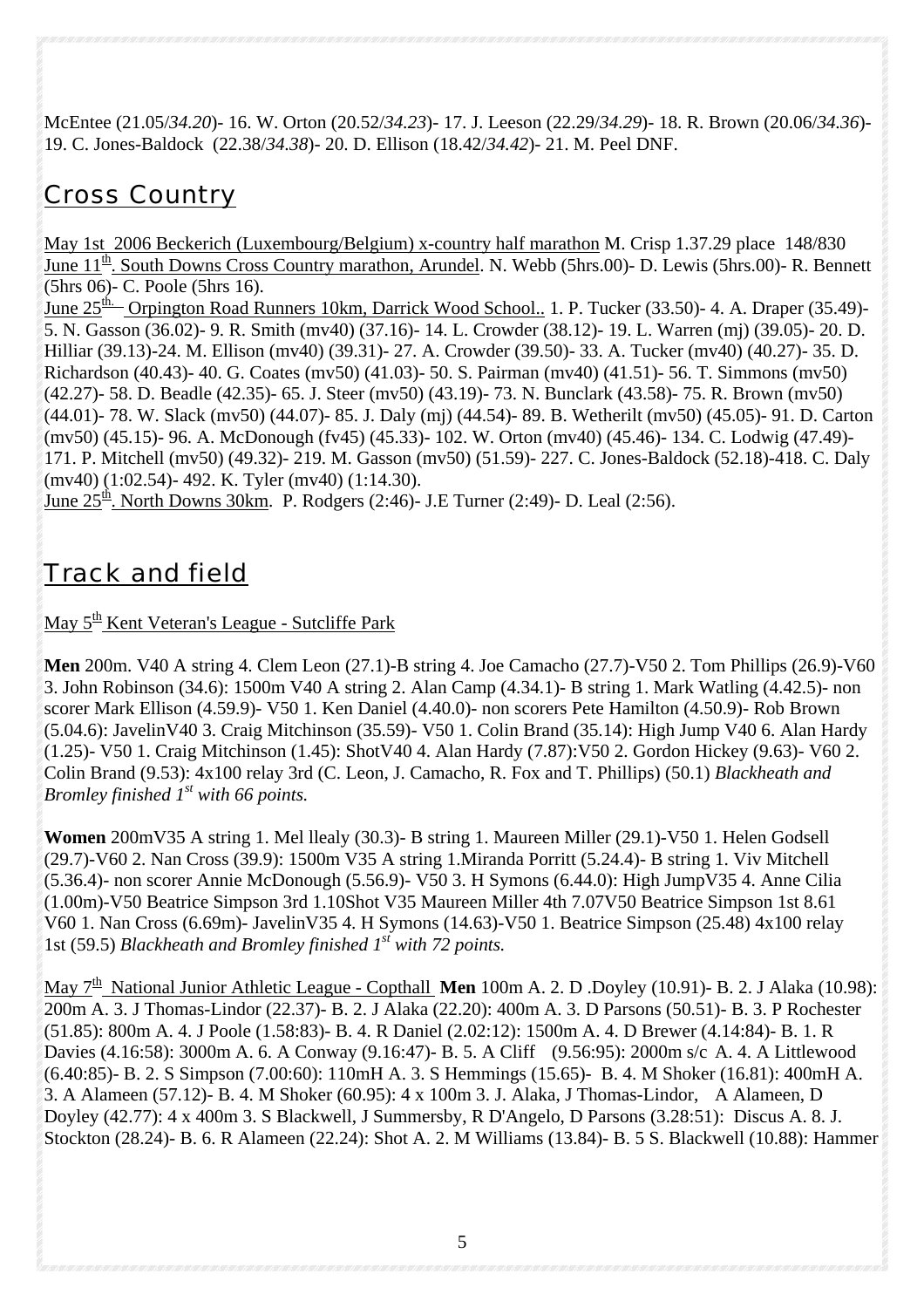A.2. R Alameen (50.76)- B. 1. J Stockton (49.53): Javelin A. 1. S Harvey (59.58)- B. 7. R D'Angelo (12.81): Long Jump A. 3. A Harris (6.77)- B. 2. J Thomas-Lindor(6.73): High Jump A. 5. S Hemmings (1.85)- B. 7. D Willis (1.70): Triple Jump A. 5. M Morrison (12.67)- B. 6. D Willis (11.23): Pole Vault A.6. R Evans (2.60)- B. 5. A Stockdale (2.45).

**Women**.100m A. 3. Gosdell (12.22)- B. 2. A. Shand-Whittingham (12.46): 200m A. 5.A. Godsell (25.54)-B. 2. A.Shand-Whittingham (25.60): 400m A. 1.R. Syrocki (58.43)- B. 1. C. Cooper (60.18): 800m A. 6. R. Taylor (2.23.09)- B. 2. E. Fisher (2.25.47); 1500m A. 5. R. Taylor (5.02.89)- B. 2. E. Fisher (5.06.41): 3000m A. 2. B. Proctor (10.16.72) (PB)- B. 3. S. Coombs (11.56.71): 1500ms/c A. 2. C. Chambers (5.55.02): 100MH K. Murray (16.96): 400mH A. 1.K. Murray (62.72)- B. 2. S.Mclellan (70.41): 4 x 100m 2. C. Cooper, A. Shand-Whittingham, J. Castell, A. Godsell (49.13): 4 x 400m 4. K. Murray (60.6) ,K. Crosby (59.9), I. Ivy (62.9),C. Cooper (62) (4.05.2): Discus A. 1. S. Brown (41.82)- B. F. Clark (39.22): Shot A. 2.S. Broen (10.97)- B. F. Clark (9.40): Hammer A. 1. R. Blackie (53.57)- B. 1. V. Thomas (53.11): Javelin A. 4. J. Dodd (34.57)- B. 1.F. Athawes (32.59): Long Jump A. 7. L. Blackie (5.05)- B. 5. J. Castell (4.90): High Jump A. 6. A. Smith (1.50)- B. 6. I. Ivy (1.35): Triple Jump A. 5. J. Castell (11.09)- B. 1. I. Ivy PB (11.08). *Blackheath & Bromley finished 3rd with 504 points*

### May 19<sup>th</sup> Kent veterans league, Norman Park.

**Men** 5000m Vet 40 A string 5. Mark Ellison (18.25.4)- B string 6. Pete Burford (19.31.1)- 5000m Vet 50 3. Rob Brown (19.24.6) 400m Vet 40 A String 1. Neil Ayrton (54.2)- B string 2. Mark Watling (59.2)- 400m Vet 50 2. Graham Coates (61.3)- 400m Vet 60 3. John Robinson (77.0): Hammer Vet 40 3. Dennis Wallington (18.91m): Hammer Vet 50. 4. Gordon Hickey (24.17m): Triple Jump Vet 40. 5. Mark Watling (8.06m): Triple Jump Vet 50. 2. Dennis Wallington (8.59m) *Blackheath and Bromley finished joint 2nd with 43 points.* 

**Women** 5000m Vet 35 A string 2. Miranda Porritt (20.42.7)- B. string 1. Viv Mitchell (20.48.6) 5000m Vet 50 no B&B competitor- 400m Vet 35 A string 2. Mel Healy (69.5)- B string 1. Maureen Miller (64.5)- 400m Vet 50 1. Helen Godsell (69.4)- 400m Vet 60 3. Nan Cross: Hammer Vet 35. 1. Beatrice Simpson (29.41m) Hammer Vet 50 2. Heather Symmons (18.19): Triple Jump Vet 35. 3. Anne Cilia (6.73)-Triple Jump Vet 50 1. Helen Godsell (8.45): Triple Jump Vet 60 2. Nan Cross (6.13). *Blackheath and Bromley finished 1st with 58 points.*

May  $28<sup>th</sup>$  Inter counties championships, Bedford. Mens 100m (heats) J. Golding (10.72)- (SF) J. Golding (10.81): 200m (heats) 1. J. Golding (21.61): TJ 8. A. Williams (mv50) (4.10m). Womens 400mh. 5. E. Harrison (55.22): hammer 3. R. Blackie (51.98): TJ 4. S. Bobb (15.09m): PV 5. E. Hughes (3.70).

### May  $29<sup>th</sup>$  Kent Young Athletes League - Canterbury

**U13 Girls.** Shot A. 1. Mollie Norris (5. ?)- B. 1. Laura Ashley Ward (6.48): 70m Hurdles A. 1.Sian Duffy B. 3. Jessica Jones (16.1): 600m A. 3. Hannah Cook (1.57.6)- B. 2. Victoria Russell (2.04.6): Discus A. Mollie Norris 1. Laura Ashley Ward (2:13.15): 75m A.1. Letitia Noel (10.2)-B. 1. Julia McHale (10.6): Long Jump A. 1. Letitia Noel (3.66m)- B.1. Jessica Moore (3.91m):150m A. 1. Christine Lyston (20.9)- B. 1. Amara Jacobs (21.3): High Jump.A. 2. Christine Lyston (1.25)- B. 1.Hannah Cook (1.20): 1000m A. 3. Jessica Jones (3.43.6)- B. 2 Laura Ashley Ward (3.53.3): Javelin A.2. Mollie Norris (16.99)- B. 2. Kelly Davey (11.66): 2000m Walk A. 2. Jessica Jones (15.40.2)- B. 2. Hannah Cook (15.04): 4 x 100mRelay 1. (Julia McHale, Letitia Noel, Christine Lyston, Sian Duffy) (55.7) *Total Points 203 Match Position 1<sup>st</sup>*.

**U15 Girls.** Javelin. A. 4. Estelle Patten -B. 4. Michelle Fewster (11.68)- NS Emma Hook (13.31): 75m Hurdles.A. 2 Nenisha Nelson-Roberts (12.8) B. 2. Jessica Saville (14.6): 800m A. 3. Amy Mitchell (2.40.3)-B.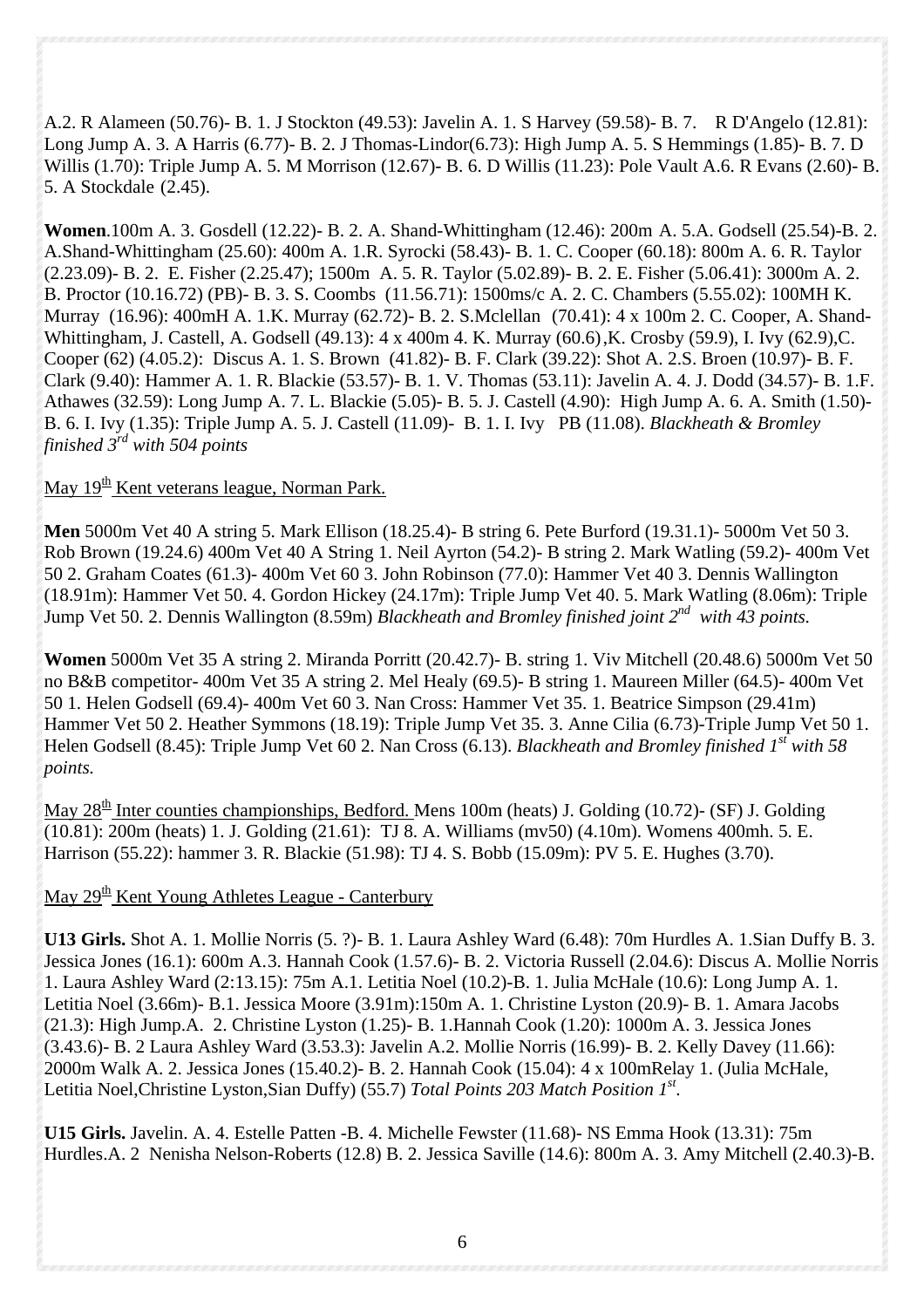3. Emma Hook (2.43.3): Shot A. 1. Katherine Jones (8.99)-B. 11. Estelle Patten (7.99): 100m A. 2 Rebecca Cook (13.7)-B. 1. Sian Hurlock (13.8)- NS Michelle Fewster (15.0)- NS. Rosie Channing (15.0): High Jump A. 1. Nenisha Nelson-Roberts (1.42)- B. 2. Amy Mitchell (1.30)- NS. Danielle Critchelly (1.00): 300m A. 1. Katie Vistuer (43.3)- B. 1. Jessica Saville (45.2):200m A. 1. Grace Sheppard (26.1)-B. Discus A. Katerine Jones (21.511)-B . 3.Amy Mitchell (15.81) NS Estelle Patten (15.15): 1500m A. 1. Danielle Critchley (5.08.3)B1. Sophie Gordan (5.17.5)- NS Ali Richards (5.46.6):Long Jump A. 3. Rebecca Cook (4.45) B 1. Sian Hurlock (4.26): 2000m Walk. A 3. Emma Hook (13.38.4). B. 2. Michelle Fewster (13.42.3): 4 x 100m Relay1.(Sian Hurlock, 2.Grace Shepard,3.Rebecca Cook,4. Katie Vistuer) (52.11) *Total Points: 206 Match Position: 2nd*

#### June 4th. UKA National Young Athletes leauge, Norman Park.

Boy's U17. A string. 100m 2. M. Harrison (11.6) ; 200m 3. A. Stockdale (24.0) : 400m A. Stockdale (53.3) : 800m 4. M. Payne (2.11.6) : 1500m 4. C. Ward (4.39.7) : 3000m 2. B. Szczepanski (9.50.7) : 400mH. 4. B. Szczepanski (63.1) : 100mH 3. S. Lloyd (15.3) : 1500m s/chase 1. A. Littlewood (4.35.9) : hammer 1. R. Al-Ameen (59.73m) : discus 3. R. Al-Ameed (29.25m) : shot 1. J. Jackson (12.42m) : javelin 4. S. Pease (30.12) : pole vault 1. B. Szcepanski (2.00m) : HJ 3. S. Peacock (1.60m) : LJ 2. M. Morrison (5.87m)- TJ 1. M. Morrison  $(12.78m)$ :

Boy's B. string. 100m 2. J. Muji (11.9) ; 200m 2. J. Muji (24.5) : 400m A. Blair (59.3) : 800m 4. E. Martin  $(2.16.8)$ : 1500m D. Pigott  $(5.38.5)$ : 3000m 1. A. Cliff  $(9.59.5)$ : 400mH. 1. S. Lloyd  $(64.5)$ : 100mH 1. J.Fortune (15.7) : 1500m s/chase 1. S. Simpson (5.09.9) : hammer 1. J. Stockton (51.97m) : discus 2. M. Jenkins (26.40m) : shot 1. R. Al-Ameen (10.44m) : javelin 3. D. Pigott (15.43) : HJ 1. S. Pease (1.45m) : LJ 3. J. Muji (4.49m)

Boy's U15. A string. 100m. 1. Elliott Cox (11.7) : 200m. 1. D. Putnam (23.7) : 400m. 1. D. Putnam (53.2) : 800m 3. J. Ayisi (2.17.9) : 1500m. 1. S. Cavey (4.27.6) : 80mH. 1. B. Hopkins (12.7) : Hammer (4k). 1. A. Jordan (33.02m) : discus (1.25k) 1. A. Jordan (33.02m) : shot.(4k). 1. A. Jordan (11.00m) : javelin (600g) 2. D. Duffin (40.05m) : LJ. 1. M. Fletcher (5.50m) : HJ. 1. D. Duffin (1.60m) : PV 2. E. Smith (2.00m).

Boy's U15 B. string. 100m. 3. D. Coelho (12.9) : 200m 1. E. Cox (23.9) : 400m. 1. S. Palmer (56.4) : 800m 2. P. Sesemann (2.24.8) : 1500m 1. J. Warren (4.36.7) : 80mH 1. J. Clarke (12.8) : hammer (4k) 1. J. Haylock (42.74m) : discus (1.25k) 2. C. Hine (22.29m) : shot(4k) 1. D. Duffin (10.52m) : javelin (600g) 2. J. Haylock (26.89m) : LJ. 4. K. Daly (3.73m) : HJ. 1. M.Fletcher (1.60m) : PV. 1. I Uzoko (1.90m).

Boys U13. A. string 100m 1. A. Daly (13.3) : 200m 1. A. Daly (27.6) : 800m 1. O. Taylor (2.24.7) : 1500m 3. R. Yates (5.07.3) : 80mH. 2. A. Lloyd (14.1) : shot (3.2k) S. Dalston (6.79m) : LJ. 3. R. Maloney (3.83m) : HJ. 2. A. Lloyd (1.25m).

Boys U13 B. string. 100m 3. T. Saluadeen (14.2) : 200m 1. R. Maloney (28.0) : 800m 1. G. Gregory (2.30.5) : 1500m 1. G. Proctor (5.23.7) : 75mH 1. G. Gregory (14.3) : shot (3.25k) 3. M. Liston (4.41m) : LJ. 2. J. McQueen (3.63m) : HJ 1. T. Saluadeen (1.20).

Womens' U17. A string. 100m 1. L. Blackie (13.0) : 200m 1. K. Cosby (26.3) : 300m 2. K. Cosby (44.4) : 800m 2. R. Taylor (2.25.6) : 1500m. 1. A. Smith (4.54.2) : 3000m 2. L. Kastoryano (12.18.7) : 80mH 3. R. Haywood (13.1) : 300mH 2. S. McClellan (45.6) : hammer (4k) 2. C. Oyebanke Jemiyo (37.68m) : discus (1k) 2. C. McAliffe (27.73m) : shot (4k) 2. S. McGuire (9.72m) : javelin (600g) 2. S. McGuire (30.38m) : LJ 1. I. Ivy (5.08m) : TJ 1. I. Ivy (10.90m)- HJ. 3. R. Haywood (1.40m)- PV. 1. E. Godley (3.15m).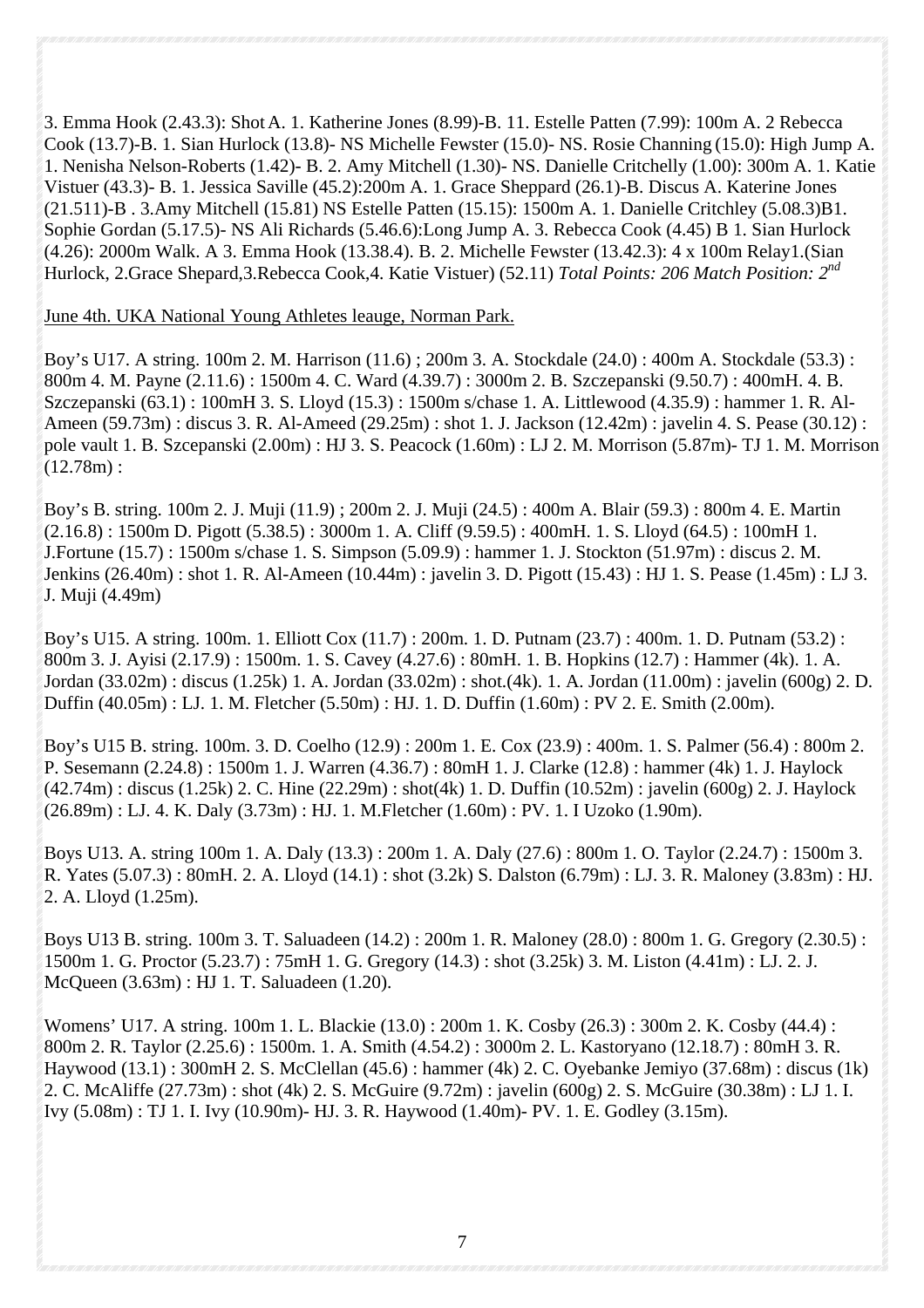Womens' U17. B string. 100m. 1. S Harrison (13.2) : 200m. 1. S. Harrison (27.6) : 300m 1. S. McLellan  $(45.3): 800$ m 1. S. Crocker  $(2.35.6): 1500$ m 3. C. Chambers  $(5.36.2): 3000$ m 1. L. Smith  $(13.00.1): 80$ mH 2. S. McLellan (13.1) : 300mH 2. R. Heywood (49.2) : hammer (4k) 2. A-L. Barrett (17.11m) : discus (1k) 1. O. Jemiyo (25.65m) : shot (4k) 2. O. Jemiyo (7.52m) : javelin (600g) 2. C. Shaw (14.47) : LJ 1. L. Blackie (4.99m) : TJ 1. L. Blackie (10.60m) : HJ 2. I.Ivy (1.35m) : PV 1. R. Arnheim (3.00m).

Girls' U15. A string. 100m. 2. D. Annon (12.8) : 200m 2. G. Sheppard (26.8) : 800m 1. A. De Matos (2.20.4) : 1500m 1. M. Fewster (5.04.6) : 75mH 3. E. Patten (12.8) LJ 1. Forbes-Morris (4.64m) : HJ 2. E. Armstrong (1.40m) : discus (1k) 2. K. Jones (22.93): javelin (600g) 1. H. Silvester (26.39m) : shot (3.25k) 1. K. Jones  $(9.15m)$ 

Girls' U15. B string. 100m. 2. R. Cook (13.5) : 200m 1. S. Pritchard-Lewis (27.2) : 800m 1. J. Saville (2.25.5) 1500m 1. R. Smith (5.17.0) : 75mH 1. N. Nelson-Roberts (13.0) LJ 3. R. Cook (4.21m) : HJ 1. N. Nelson-Roberts (1.40m) : discus (1k) 1. E. Patten (22.01) : javelin (600g) 1. N. George (18.41m) : shot (3.25k) 1. E. Patten (7.75m)

**Relays.** Boys' U17. 4x100 2. (S. Lloyd, J. Muji, M. Morrison, A. Stockdale) (46.2) : 4x400 1. (M. Payne, A. Blair, B. Szczepanski, A. Stockdale) (3.38.2) Boys' U15 4x100m 1. (M. Fletcher, D. Putnam, I. Ukoko E. Cox) (46.9) : 4x400m 1. (S. Palmer, T. Cascarino, S. Cavey, D. Putnam) (3.57.1) Boys' U13. 4x100m. 2.(C. Hazelwood, B.Weston, H. Pickering, C. Mullen (54.7) Womens' U17 4x100m 1.(S. Harrison, K. Cosby, R. Arnheim, L. Blackie) (51.1) : 4x300m 1. (1. S. Mclellan, I. Ivy, A. Smith, K. Cosby) (2.56.9)

Girls' U15. 4x100m 2. (G. Sheppard, J. Raikes, K. Vistuer, S. Hurlock) (51.7) Girls' U13. 4x100m. 1. (S. Duffy, C. Lyston, A. Jacobs, L. Noel) (56.3)

11 June 2006 - National Junior Athletic League - Haringey

MEN 100m A. string. 4. D Haque (11.10)- B. string. 3. J Lindor-Thomas (11.10): 200m A. 1. D Haque (22.00)- B. 4. Scott Blackwell (22.8): 400m A. 6. D Parsons (52.3)- B. 4. P Rochester (52.6): 800m A. 8. R Davies (2:07.7)- B. 8. R Daniel (2:04.6): 1500m A. 2. J Poole (4:06.0)- B. 2. D Brewer(4:21.3): 3000m A. 8. A Conway (9:52.3)- 5.A Cliff(9:57.7): 2000m s/c A. 4. A Littlewood (6:37.7)- B. 4. S Simpson (7:12.3): 110mH A. 2. S Hemmings (15.2)- B. 4. M Shoker (17.1): 400mH A. 7. M Shoker (61.50)- B. 4.J. Summersby (61.20): 4 x 100m 4. (J Summersby, P Rochester, L Charles, S Blackwell) (43.7): 4x 400m 6. (J Summersby,Scott Blackwell, P Rochester, A Babb): Discus A. 2. Al Williamson(45.19)- B. 5. R Alameen (25.92): Shot A. 4. Al Williamson (12.48)- B. 6. R Alameen (10.43): Hammer A. 1. Al Williamson (59.89)- B. 1. R. Alameen (46.85): Javelin A. 5. A Atkinson (37.24)- B. 6. D Willis (24.25): Long Jump A. 1. J Lindor-Thomas (7.15)- B. 7. M Walters (5.34): High Jump A. eq 2. S Hemmings (1.95)- B. 4. D Willis (1.70): Triple Jump A. 8.D Willis (11.63) B. 5. A Healy (11.43): Pole Vault A. 7. R Evans (2.60)- B. 4. S Hemmings (2.30): Non-Scoring 400mH - A Healy :200m - L Charles (23.9) *Blackheath & Bromley finished 3rd with 483 points* 

June 18<sup>th</sup>. Southern Counties Vets Athletics Championships, Battersea Park. M50. 100m 4. 100m. J Phillips (12.39)-6. C Leon. (12.89): 200m 1. J. Phillips (25.54)- 6. C. Leon (30.21): LJ 2. C. Leon (4.73m): HJ 2. C. Leon (1.50m). M55. 800m. 2. K. Daniel (2.17.53): 1500m 1. K. Daniel (4.33.05 club pb) M70. PV. 1. J. Day (2.40m): HJ 1. J. Day (1.21). W40. 200m 1. M. Healy (29.54): 400m 3. M. Healy (67.42).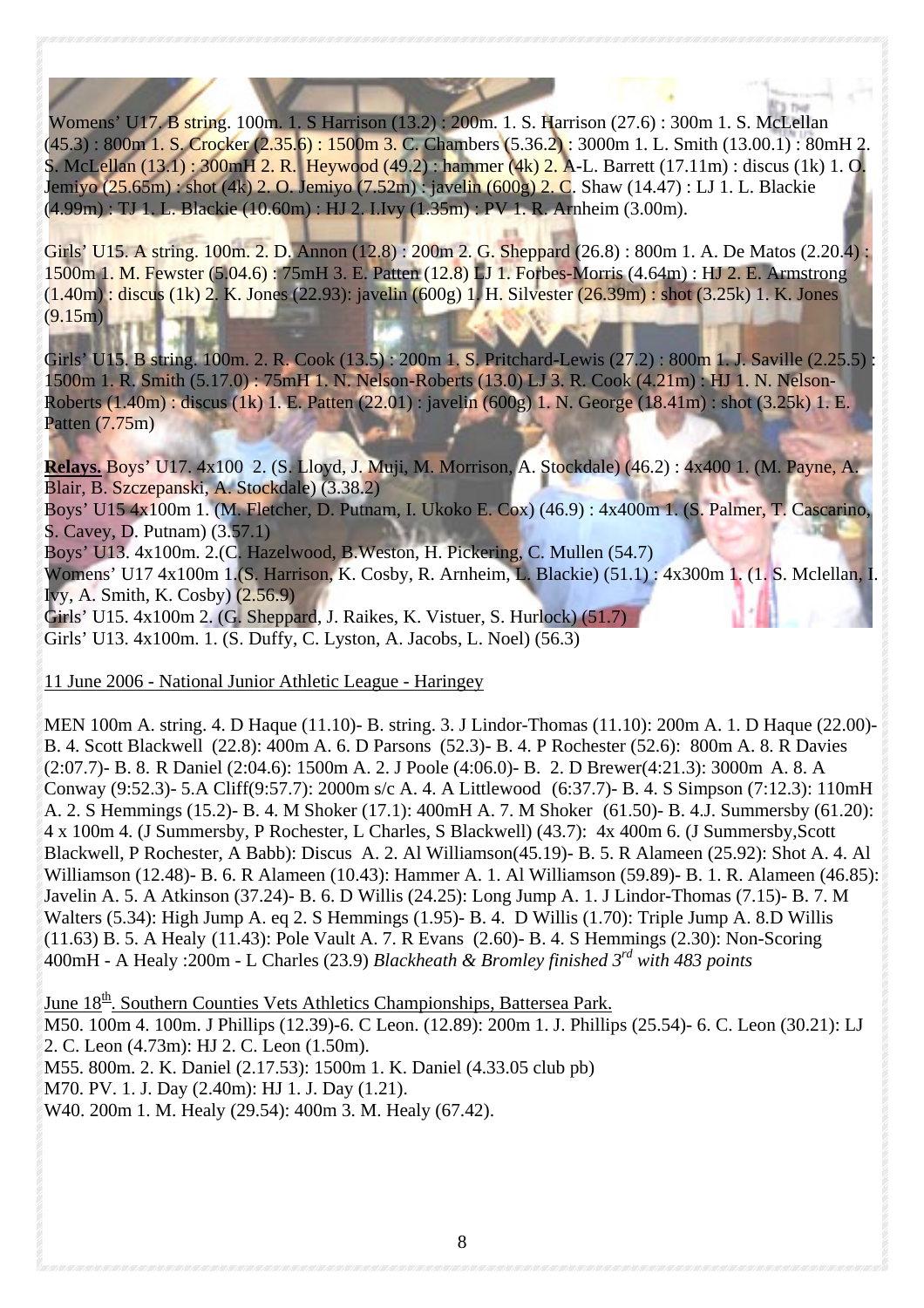#### **Club Grand prix championships**

May 3rd Club 800m - Norman Park **Men 1** S Jarred 2:01.4; **2** D Warrington 2:01.7 **3** D McKinlay 2:02.7; **4** N Gasson 2:03.1; **5** P Tucker 2:03.1; **6** R Hall 2:06.9; **7** J Daly 2:12.7**U201** R D'Angelo 2:02.6; **2** R Daniel 2:04.3; **3** A Atkinson 2:05.8; **4** D Willis 2:06.4 **U171** B Szczepanski 2:05.7 **2** A Littlewood 2:06.5; **3** C Ward 2:07.0; **4** E Martin 2:13.2; **5** M Payne 2:15.1; **6** R Evans 2:23.9; **7** D Piggott 2:26.2; **U151** S Cavey 2:04.7; **2** J Ayisi 2:19.3; **3** H Kurtyanek 2:26.8; **4** P Sesemann 2:29.9; **U131** R Yates 2:30.6; **2** O Taylor 2:31.3; **3** G Gregory 2:32.3; **4** B Channon 2:33.2; **5** R Braden 2:32.5; **6** G Proctor 2:35.8; **7** N Smith 2:44.1; **8** D Benn 2:45.7; **9** A Moore 2:48.4; **M401** M Jones 2:25.3; **2** M Ellison 2:32.2; **3** B Wetherilt 2:35.1; **4** N Barber 2:40.5; **5** J Leeson 2:48.8 **M501** K Daniel 2:18.6; **2** C Griffin 2:19.6; **3** R Brown 2:29.9; **4** M Compton 2:43.7. **Women1** E Harker 2:48.8; **2** C Jones Baldock 2:54.5**U201** B Proctor 2:25.5;**U151** A De Matos 2:20.3; **2** M Fewster 2:30.0; **3** D Critchley 2:33.9;**U131** N Carney-Holland 2:41.9; **2** H Cook 2:44.0; **3** J Jones 2:51.7; **W401** A Cilia 3:11.4;

May  $10^{th}$  Club 3K Walk Norman Park 1 P Hannell (16:48.0)- 2 S Lightman (17:03.9)- 3 N Simmons (19:02.8)-4 S Hollingdale (19:54.5)- 5 D Hoben (20:15.3).

#### May 10th Club 3000m Norman Park

**Men** U201 A Conway 9:23.6-U171 B Szczepanski 9:52.2-; 2 D Piggott 12:02.1- U151 H Kurtyanek 10:35.9-; 2 R Braden 10:47.8 -U131 R Yates 11:05.6- M401 D Ellison 10:29.3;- 2 M Ellison 10:29.6;- 3 B McShane 10:32.2;- 4 M Jones 10:40.5; -5 D Beadle 10:52.7;- 6 P Rogers 11:26.6;- 7 B Wetherilt11:34.9;- 8 D Leal 12:38.3- M501 C Griffin 9:56.3;- 2 P Hamilton 10:23.3;- 3 G Coates 10:37.2-; 4 R Brown 10:59.0; -5 John E Turner 11:39.1;- 6 R. Cliff 11:54.3;- 7 C Pike 12:01.1;- 8 S Cluney 12:52.3

**Women** 1 S Henry 10:29.0; 2 J Butler 10:44.7; 3 E Harker 12:32.4; 4 C Jones-Baldock 12:49.6U151 M Fewster 11:05.8; 2 D Critchley 12:03.W401 A Cilia 13:34.9

May  $24^{\underline{th}}$  Club 5,000 Championships - Norman Park 1 Andrew Conway (U20) (16.27.2)- 2 Rob Hall (16.48.1)-3 Con Griffin (M50) (17.01.4)- 4. Alastair Cliff (U17) (17.20.4).-5. Mark Ellison (M45) (17.57.4)- 6. Brendan McShane (M40) (18.12.2)-7. Paul Sharpe (18.15.2)- 8. Graham Coates (M55) (18.20.1)-9. Andy Tucker (M40) (18.33.4)- 10. Darryl Hilliar (18.47.8)- 11. Steve Pairman (M40) (18.51.3)- 12. David Beadle (18.54.9)- 13. Rob Brown (M55) (19.07.4)- 14 Beau Szczepanski (U17) (19.44.0)- 15 Barry Wetherilt (M45) (20.05.2)- 16 John E Turner (M55) (20.11.9)- 17. Bob Cliff (M55) (20.18.1)- 18 Bridget Davey (20.28.9)- 19 Chris Pike (M50) (20.30.0)-20 Dan Piggott (U17) (20.32.3)- 21. Diane Osborn (20.59.6)- 22. Elle Harker (est. 21.40.0)- 23 Dave Leal (M45) (21.49.0)- 24 Carolyna Jones-Baldock (20.50.3)- 25. Martyn Longstaff (M50) (23.02.0)- 26. Anne Cilia (W45) (23.10.9).

June 7<sup>th</sup> Club Track & Field Championships - Norman Park Men M50 200: 1 C Leon 27.4**U20200:** 1 D Parsons 23.6; 2 L Warren 28.0. **U17200:** 1 M Payne 25.0; 2 B Szczepanski 25.4; 3 D Piggott 29.1 **1500 S/C:** 1 B Szczepanski 5:25.6; 2 C Ward5:35.6; 3 D Piggott 6:40.6.**U15200 Final:** 1 D Putnam 23.8; 2 E Cox 23.8; 3 B Hopkins 26.4; 4 J Ayisi 26.6; 5 K Daly 27.0; 6 J Warren 27.1. **Ht 1:** 1 E Cox 24.1Q; 2 J Ayisi 26.4Q; 3 K Daly 26.5q; 4 J Warren 26.6q. **Ht 2:** 1 D Putnam 24.7Q; 2 Ben Hopkins 26.3Q; 3 J Clarke 27.0; 4 D Coelho 27.3. **TJ:** 1 J Ayisi 10.40; 2 J Clarke 10.33; 3 B Hopkins 9.77. **HT:** 1 A Jordon 56.66; 2 J Haylock 42.48.**U13 200:** 1 A Daly 28.6; 2 A Lloyd 29.8; 3 T Armstrong 31.2; 4 D Benn 31.3. **STJ:** 1 A Williams 5.38; 2 S Dalton 5.04; 3 T Armstrong 4.98. **HT:** 1 S Dalton 24.88; 2 M Liston 17.32.